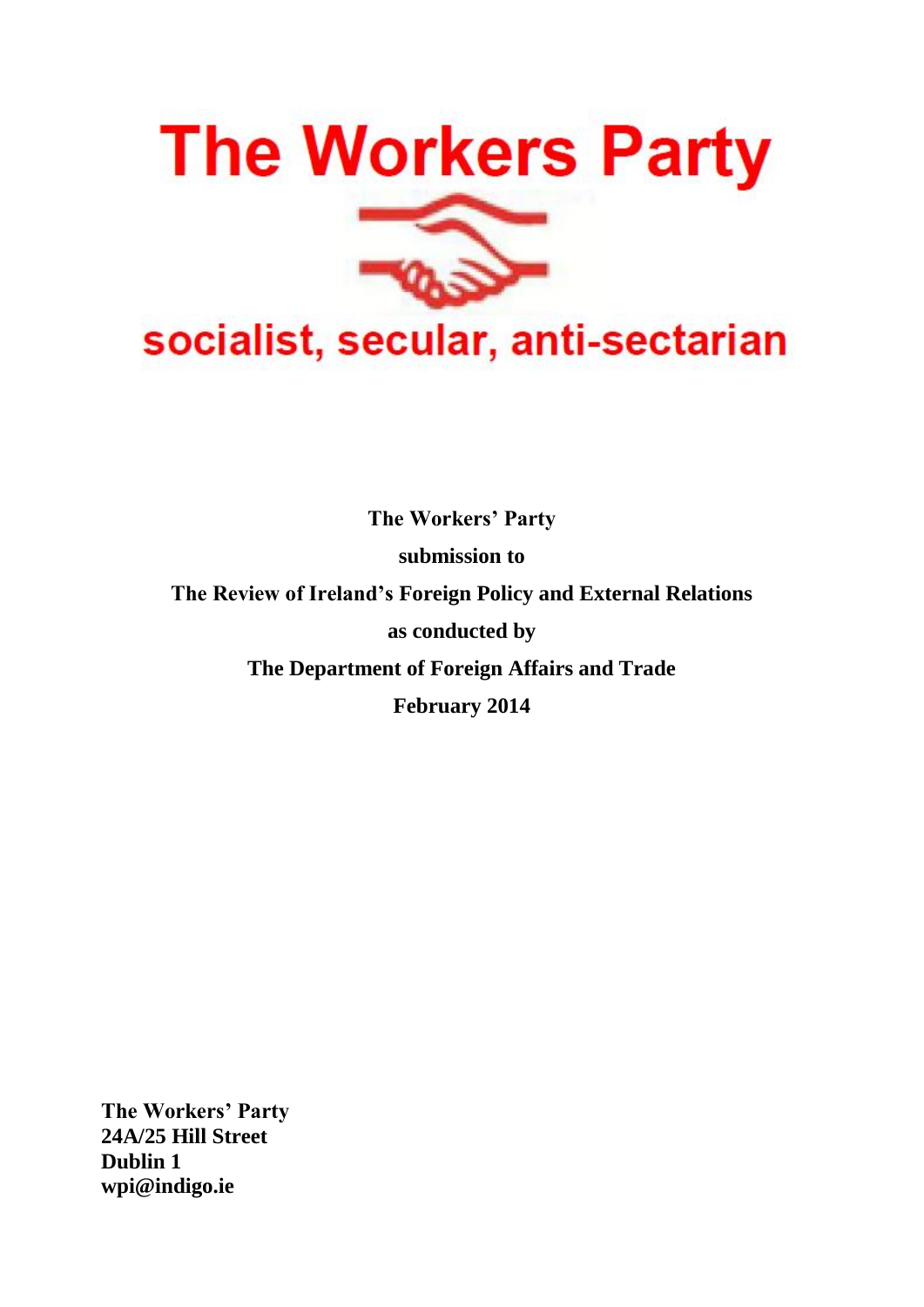### **Introduction**

The Workers' Party welcomes the opportunity to make this submission to the Review of Ireland's Foreign Policy and External Relations.

Foreign Policy and External Relations cannot be separated from all the other policy areas and decisions of government. The values and priorities which a government applies to the governance of this state will, inevitably, be reflected in how we treat and interact with other people, other governments, and different organisations.

The Workers' Party, as a socialist party, has a clear internationalist perspective which promotes international solidarity and opposes capitalism, imperialism, exploitation, and national chauvinism.

#### **Issues for Consultation**

The Workers' Party takes serious issue with the underlying attitudes and assumptions contained in the section Issues for Consultation (pp. 3-4) of the public consultation document.

We do not accept that "Ireland's foreign and security policy … [is] providing the means to ensure our stability and security and contribute to our economic prosperity and well-being". This statement, in our view, is too narrow, too negative, too utilitarian and too anti-people to be an acceptable definition. Foreign policy may well achieve, or strive to achieve, all of these things but it cannot be the fundamental premise of our interaction with the rest of the world.

Ireland's foreign policy must be based on a vision of a common humanity, equality, global solidarity, international trade for the common good, peaceful relations between states and peaceful resolution of disputes between or within states, and positive neutrality. If these values do not underpin our objective then our foreign policy and external relations descend to unprincipled and Machiavellian pragmatism.

The Workers' Party supports effective multilateralism based on the United Nations and applauds all attempts to promote human rights; to advance disarmament, especially nuclear disarmament; to ensure that hunger and poverty are eliminated worldwide. However we do not share the consultation document's rose-tinted view of Ireland's commitment to these values and we will return to this in a later section of our submission.

The Workers' Party welcomes the economic growth of many countries in Asia, Africa and Latin America. However, the Workers' Party recognises that this growth takes place within the context of an economic system which is inherently unequal, exploitative, wasteful and fundamentally undemocratic and where millions are condemned to a life of poverty, drudgery and despair. The deteriorating circumstances of working people across the globe arise and escalate in the conditions of the on-going capitalist crisis of over production and over accumulation. We believe that Ireland should recognise this global reality.

The Workers' Party believes that the statement within the consultation document that global rules-based bodies like the UN or the World Trade Organisation are being complemented by the development of groups like the G8 and the G20 to be either unbelievably naïve or deliberately misleading. It is quite clear that exclusive grouping of states like the G8, the G20 or the Organisation for Economic Co-operation and Development as well as exclusive invitation-based organisations like the Davos conference, the Trilateral Commission, or the Bilderberg group do

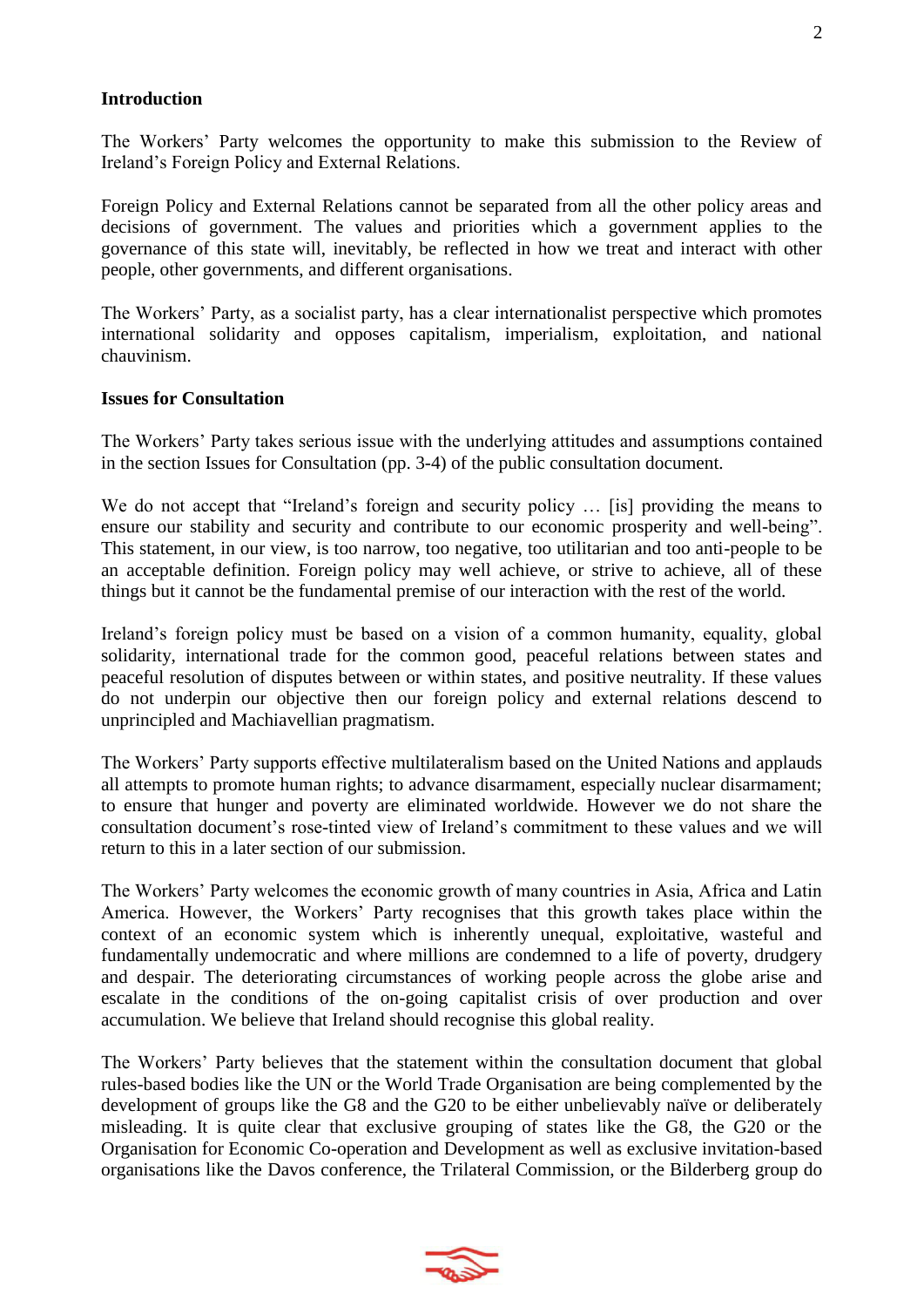not complement but seriously contest, and even seek to discredit, marginalise, and undermine international rules-based bodies in general and the UN in particular.

The very narrow world view of the consultation is particularly encapsulated in this section:

*"In addition to these changes, a global economy driven by the accelerating pace of technological advances; security threats posed by non-state actors operating across borders; and the emergence of individuals and networks of citizens as global actors are also factors driving change."*

(p.4, emphasis added)

Undoubtedly there are some international terrorist groups operating at this time. However, world history, and specifically history in this millennium, has very clearly shown that the greatest security threat to the world, and the greatest threat to world peace, has been presented by imperialism, by the actions of monopolies, by state actors and networks of states. In particular the USA, either acting alone or in consort with NATO, the EU, the UK, France, Israel or Saudi Arabia has been to the forefront in fomenting and fanning the flames of war and human destruction from Afghanistan to Syria; from Iraq to Libya; from Iran to Mali.

Lastly, under the section Issues for Consultation in the DFAT document, we draw attention to the paragraph:

*"While many of today's challenges, including hunger, population growth, climate change, emerging diseases and migration, have particular negative impacts in impoverished societies, they also impact more developed countries, including Ireland. The international community has a responsibility to respond effectively to these global threats."*

(p.4)

In the space of two sentences challenges have become threats. We accept that climate change, hunger, and emerging diseases may present threats but these threats are hardly new. In particular, as we in Ireland know only too well, hunger is etched in folk memory since the mid-1840s and "new" diseases are a constant feature of medical and societal development. However we fail to see why migration and population growth are assumed to pose "a global threat". The developed capitalist economies survive because of, not despite, mass migration. The south to north brain drain, as well as the cynical use of migrant workers as a source of cheap and often unregulated labour has greatly added to the profits of the largest corporations and the further impoverishment of poor and developing states. The challenge and the task of Ireland's foreign policy must be to equalise global economic relations so that enforced migration is ended.

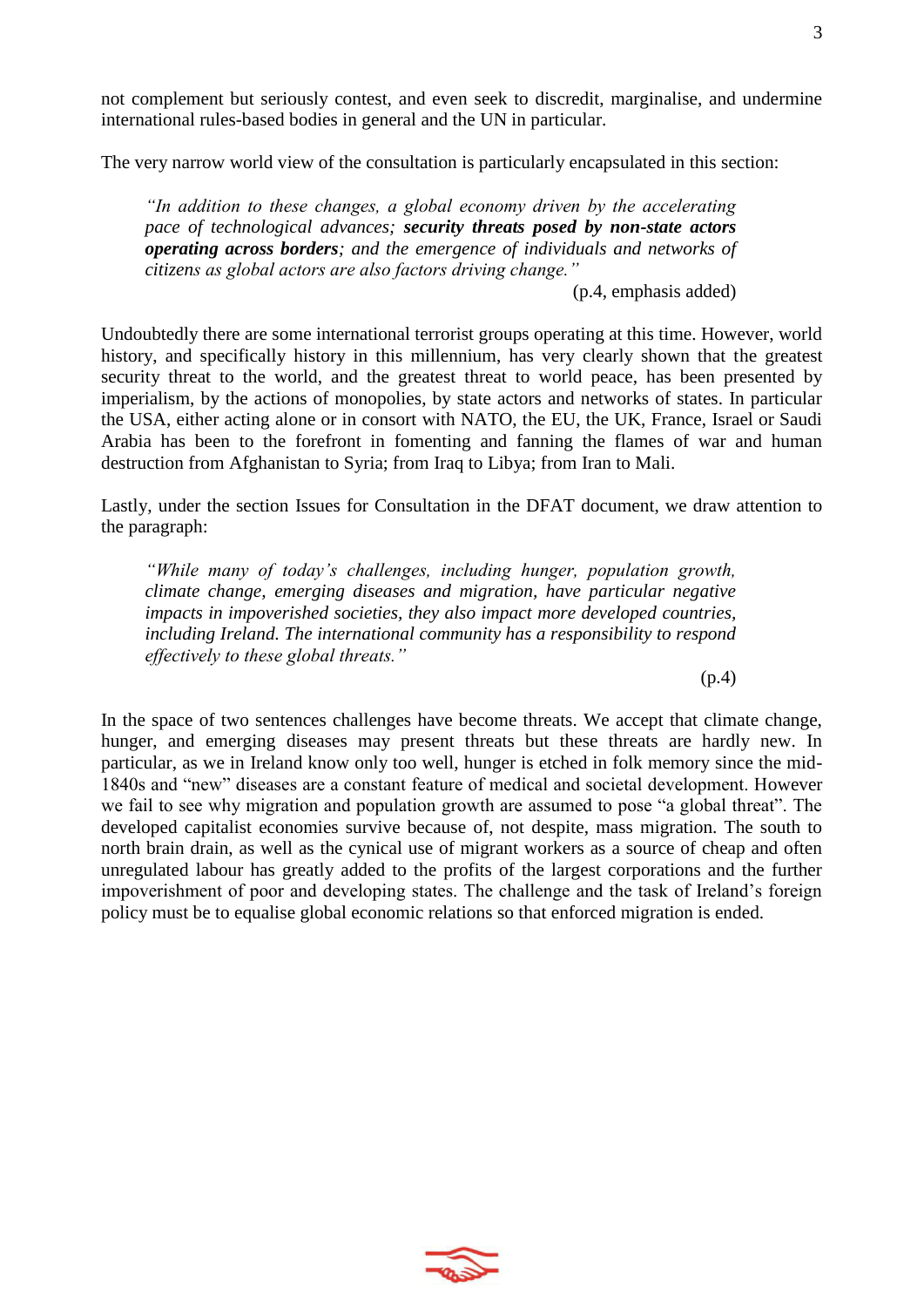### **The European Union**

Ireland's relationship with the European Union has been buried in myths. These include the myth that it was the EU which brought about equality, that Ireland's economy was miraculously improved by joining the EU and that, accordingly, voicing opposition is selfish. As these myths have been unquestioningly repeated they have obscured the reality of the lack of democracy at the centre of the EU.

The EU is an unequal union. It has championed deregulation, privatisation, and the steady erosion of workers' rights. Faced with rising unemployment, poverty, and housing problems the EU instead bailed out bankers and instigated austerity measures against working people. The number of unemployed in the EU is 30 million, under-employment and poverty are constantly expanding, the future of the youth is being undermined. Its inherent inequality is also apparent in the enlargement programme which has created two tiers of membership. The Workers' Party supports the struggle of the peoples from the member-states of Eastern Europe, who are subject to the painful consequences of their countries' accession to the EU.

The European Union is attempting to overcome the crisis at the expense of the peoples of Europe and beyond. The EU acts in the interests of the monopolies and is strengthening its characteristics as an imperialist economic, political and military bloc opposed to the interests of the working class and peoples' struggles. The European Union is the European imperialist centre, which, in common with the US and NATO, supports aggression, increased militarisation, intervention and war. For example, the EU "Common Security and Defence Policy" is a dangerous instrument for war and intervention in the services of imperialism.

The Workers' Party highlights growing unemployment; the anti-people measures being imposed by the governments and the European Union for the reduction of salaries and pensions; the abolition of labour and social-security rights; the commercialisation of health, education, welfare; the destruction of the environment and the abolition of democratic rights and freedoms.

The regressive and anti-people nature of the EU has also been visible in the role it plays in organisations such as the WTO. The WTO has been involved in expanding neo-liberal policies as the norm across the world. It solidifies a vastly unequal global relationship whereby developing nations are opened up to exploitation and locked out of their own profits.

It is in the EU's trade relationship with Israel that any supposed commitment to human rights can be shown to be a lie. The EU engages in a biased relationship whereby Israel's failures to fulfil its obligations under various agreements are repeatedly ignored. In these agreements (including the Euro-Mediterranean Partnership, etc.) there was an undertaking by Israel to behave according to international norms, to act in accordance with the United Nations Charter and the Universal Declaration of Human Rights, and to respect territorial integrity. Through the construction of illegal settlements, the continued siege of Gaza, building an Apartheid Wall around the West Bank, the possession of nuclear weapons, and discrimination against Palestinians, Israel has clearly breached its obligations and yet the EU continues its preferential treatment of Israel. By developing ever closer connections with Israel the EU has assisted in the further militarisation of the Israeli state, strengthened Israeli intransigence and has permitted the continued violence and repression against the Palestinian people.

Ireland's EU membership, with its concomitant support for the process of strengthening EU militarisation, also ignores the vast support for neutrality held by the Irish people. Ireland is party to the EU's Common Foreign and Security Policy and the Common Security and Defence Policy. This flies in the face of any supposed commitment to neutrality as it ties Ireland to both

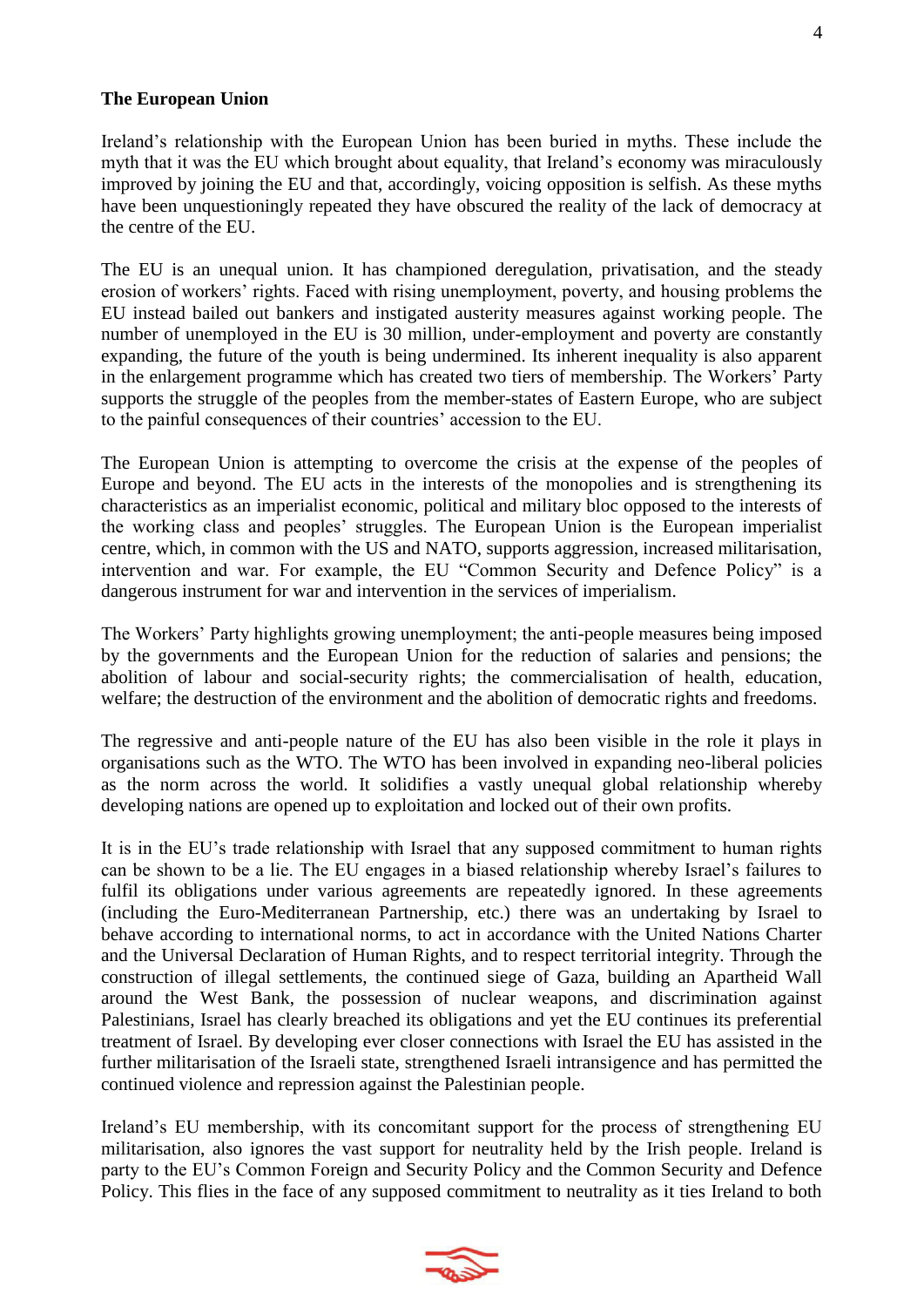NATO and the EU Battlegroups, controlled by a central group of ex-colonial powers driving forth their own neo-colonial and imperialist control of the developing world. This makes a mockery of the Triple Lock guarantee. It is also important to stress that NATO and the EU Battlegroups do not take part in humanitarian aid, and indeed are neither suitable nor appropriate for humanitarian missions. The Workers' Party is for peace, for the removal of all the US-NATO military bases, against NATO, against the "Partnership for Peace" and the Euro-army, against participation in wars and intervention.

The Workers' Party is also very concerned about the attitude within the European Union towards global migration. It is unsurprising that the global economic crisis has seen a rise in anti-immigration, fascist and neo-Nazi politics and forces in Europe when the institutions of the EU promote the concept of "Fortress Europe" (propped up on ideas of superiority and isolation); the Dublin system of returning migrants to their country of entry; and detention of migrants in camps. The EU has shown itself unwelcoming. The obvious dichotomy between armed land and naval patrols on the borders of the EU to prevent poor, and often trafficked, people entering the EU and the active luring and incentivising of educated and skilled migrants from the very same countries is obvious to all. The appalling deaths at Lampedusa and Farmakonisi and the increasing discrimination and repression against immigrants and refugees who have been uprooted due to poverty, due to reactionary regimes and imperialist wars, must be highlighted and condemned. The waves of immigrants and refugees who suffer from huger, destitution and persecution will continue and increase as long as the causes remain.

The EU, in both its policies and actions as guided by the Nice and Lisbon Treaties as well as the Lisbon strategy, regards the poorer and developing countries not as equals but merely as a source of cheap natural resources, a safe haven for the dirtiest and most dangerous elements of primary manufacture, and out of sigh dumping ground for all manner of industrial and electrical detritus, a reservoir of cheap labour and an unequal trading partner. Ireland has never opposed this neo-liberal and neo-colonial view within the EU but we believe that, even now, it is both timely and possible for Ireland to oppose the oppressive relationship of the EU to the developing world.

- 1. End the austerity and anti-people measures being implemented by the EU.
- 2. Oppose the use of WTO treaties and agreements as a means of entrenching capitalist domination of the developing and emerging economies.
- 3. Ban trade with entities in illegal Israeli settlements in Palestine and with companies complicit with activities in these settlements. Refuse tenders for government schemes that come from any company (Israeli or multinational) involved in aiding the occupation and/or violations of Palestinian human rights and international law. Support full enforcement of the EU Guidelines on banning funding to Israeli entities that operate in the occupied Palestinian territories and the application of such guidelines by the Irish state.
- 4. Support an EU arms embargo on Israel. Support the suspension of Israel from the Euro-Med agreement and oppose any further treaties, cooperation or upgrades in EU relations with Israel.
- 5. Oppose the ongoing militarisation of the European Union, including increased military spending and Ireland's involvement in NATO or EU Battlegroups.
- 6. Oppose the racist and discriminatory policies which are leading to the creation and strengthening of a "Fortress Europe" mentality.

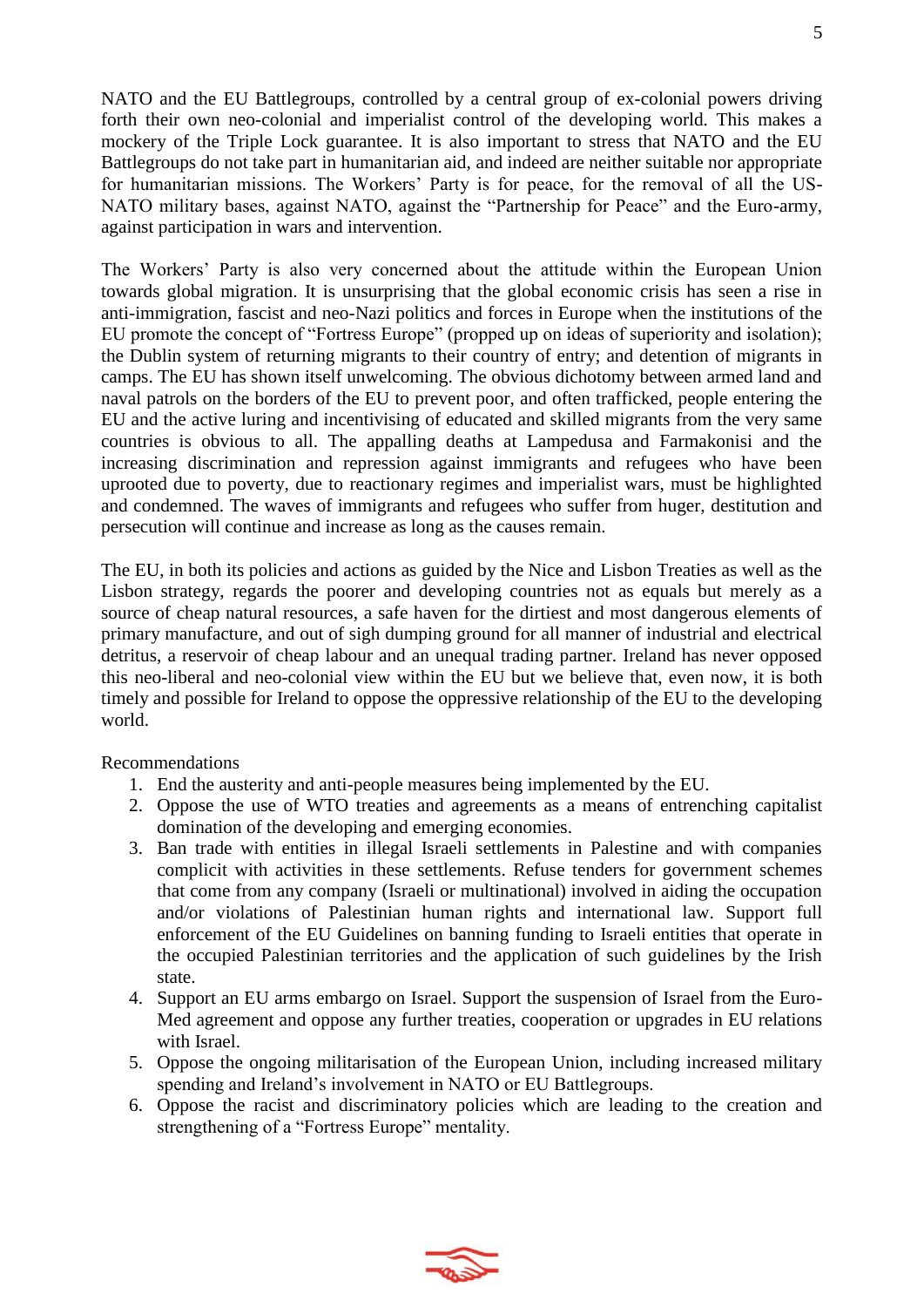### **The Global Context and the UN**

Ireland has been a member of the United Nations since the 1950s. This commitment to the concept of a global organisation of states was not new as we had, even as a fledgling and indeed impoverished state, been a member of the earlier League of Nations. In so far as the UN impinges on public consciousness it is very largely through the participations of Irish troops in UN peacekeeping missions over 50 years ranging from the Congo to the present mission in Lebanon.

The United Nations is one of the most unique organisations in the world. Its membership extends across all continents and ranges from the largest and most powerful states in the world to the smallest, least populated and poorest states. While every state can have a voice at the UN there is a fundamental lack of democracy at the heart of the organisation. The General Assembly, in which each state participates and has an equal voice, is not the supreme governing body of the organisation. Instead the supreme power within the organisation is held by the much smaller Security Council and within that body the ultimate power resides in the veto-holding Permanent Five.

The Irish state must be to the fore in promoting democracy within the UN. Democracy will not arise from tinkering at the edges or from co-opting states like Germany, India or Brazil into an enlarged veto-holding P8 or even a P12. Democracy within the UN can only arise with the abolition of the veto-holding powers of the P5 and the transformation of the General Assembly into the democratic centre of the UN.

One of the more shameful episodes in relation to the UN over many decades has been the concerted attacks on the internal operations of the UN and UN agencies and the sustained attempts, largely by the USA, to unduly influence and pressurise the decision making of the organisation by the deliberate withholding of funds from the UN. This type of blatant international blackmail must never be allowed to happen again in the future and Ireland should make positive proposals to ensure the adequate and sustained funding for the UN.

As part of strengthening and securing the UN into the future Ireland must seek to ensure the ongoing safety and security of UN personnel and buildings. In the first instance, therefore, Ireland should propose a binding international protocol amongst all UN member states guaranteeing that UN positions and UN agency positions are filled on a merit basis free from bias or political pressure; that all UN staff are free from espionage by state or state-contracted agencies; and that all UN buildings are off-limits for the espionage services of states.

The issue of peacekeeping is central to the existence of the UN. As stated earlier Ireland can be proud of the role it has often played in UN peace keeping missions in different parts of the world. However, what is often very little appreciated by the public is that the role played by the UN in conflict zones over the last 20 years or so is much different from the bulk of the missions prior to 1990. In the first 40 years of its existence, 11 of the 12 missions undertaken by the UN were established under Chapter VI "Pacific Settlement of Disputes" procedure. Peacekeeping at the time was defined by the UN Under Secretary for Peace Keeping operations, Marrack Goulding as:

*"United Nations field operations in which international personnel, civilian and/ or military, are deployed with the consent of the parties and under UN command to help control or resolve actual or potential international conflicts or internal conflicts which have a clear international dimension*."



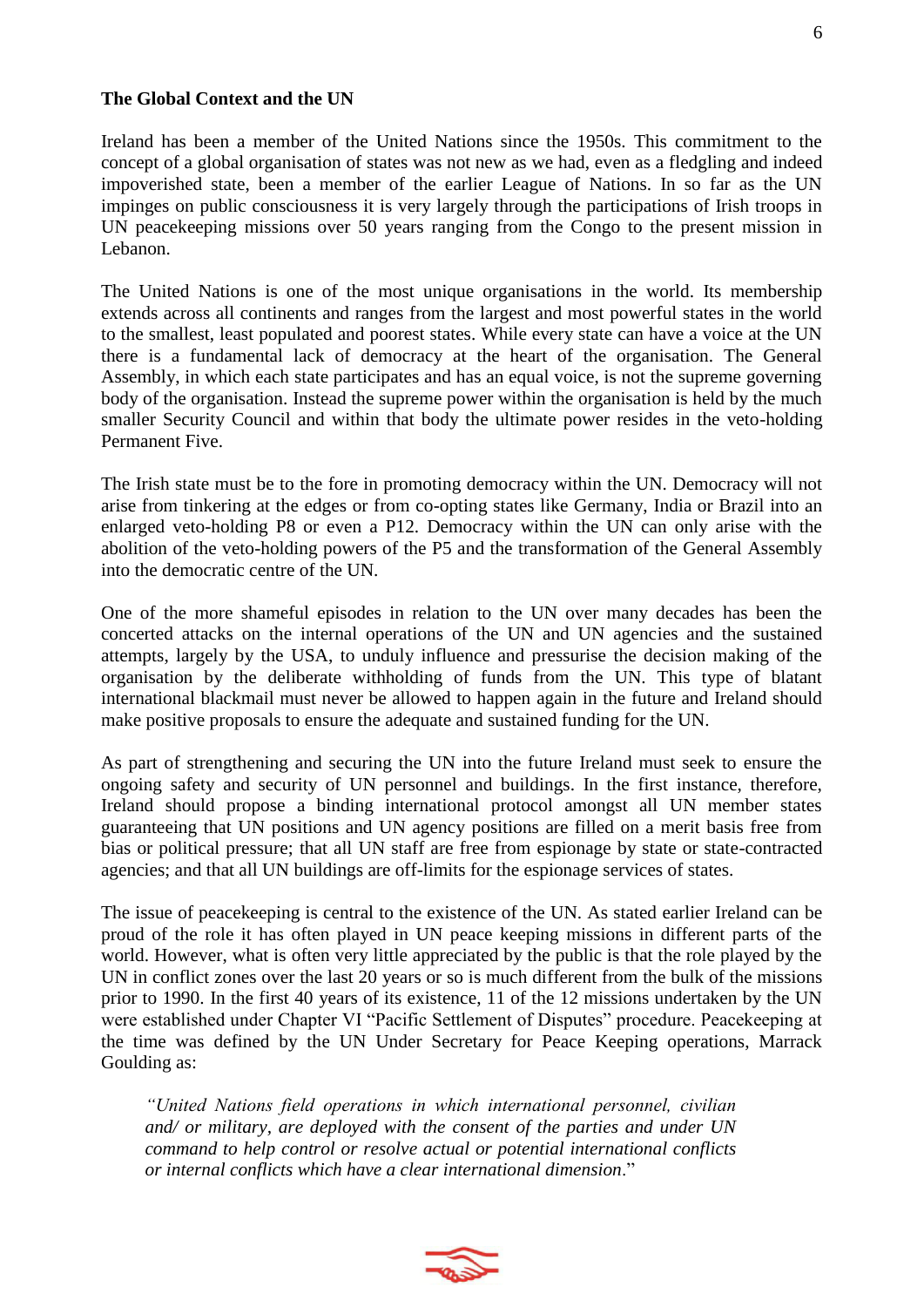Note here the key concepts of consent and UN command.

Because of the failure of the UN to implement either Article 43 or 47 of its own charter, the operation of UN peace keeping missions was much different from that envisaged in the Charter and the Secretary General had a key role to play in assembling peace missions. *"The view was taken that there should be no a priori requirements – save that the big powers should not be involved – and that the Secretary General was best placed to decide which nations were best suited to contribute"* and that the designated Commanding Officer was seconded to the secretariat of the UN and thus answerable to the Secretary General and thereby to the whole UN.

We believe that most Irish people believe that this is how the UN still operates and that therefore they have an automatic respect for any UN mission. Sadly this is not how they operate any longer and this change has a profound effect on Ireland's relationship with the UN.

The major changes actually date back over 20 years and are contained in 12 motions within the block of motions SC Res 660- SC Res 678. In brief, the key set of words is Section II of Sec Res 678 (29 November 1990): "*Acting under Chapter VII of the Charter,*

*II. [The Security Council] Authorises member states cooperating with the government of Kuwait, unless Iraq on or before 15 January 1991 fully implements as set forth in para 1 above ….to use all necessary force to uphold and implement Res 660 (1990) and all subsequent relevant resolutions and to restore international peace and security in the area".*

As one of only two Security Council countries opposing the resolution, Yemen characterised Res 678 as allowing *"persons unknown to use means unspecified to achieve goals unstated"*. Yemen could also have stated that there was a timescale unlimited, a budget outside UN control and that to conclude operations under Res 678 needed great power unanimity.

It is the very clear view of the Workers' Party that Ireland should neither support nor participate in Chapter VII operations but should maintain our traditional commitment to participation in Chapter VI operations.

In our opening remarks we referred to the attempts to diminish and sideline the UN as an effective world body by such organisations as the G8 and the G20. However, a much earlier attack on the UN via the Breton Woods agreement has, sadly, been largely successful. The International Monetary Fund and the World Bank are creatures of Breton Woods. The people of Ireland, along with the peoples of Greece, Portugal and very many African, Asian and Latin American countries are only too well aware of the regressive and brutally anti-people policies of these two organisations. These organisations, along with the WTO, all of whom are controlled on a share basis, were established and promoted by the major Western powers in direct opposition to pre-existing UN agencies, namely UNCTAD (United Nations Conference on Trade and Development), UNDP (United Nations Development Programme) and UNIDO (United Nations Industrial Development Organisation). In order to promote fair and democratic economic relations worldwide, Ireland must insist on a limit to the power of the IMF, World Bank, WTO and a revitalisation of UNCTAD, UNDP and UNIDO.

As an independent and sovereign state Ireland must maintain an independent foreign policy based on the views and aspirations of the Irish people rather than on some contrived EU consensus. For example, Ireland is not a member of nuclear-armed military alliance of NATO and as recently as last September, in a poll conducted by the RedC company, the vast majority of the Irish people declared themselves in favour of continued Irish neutrality. The Irish

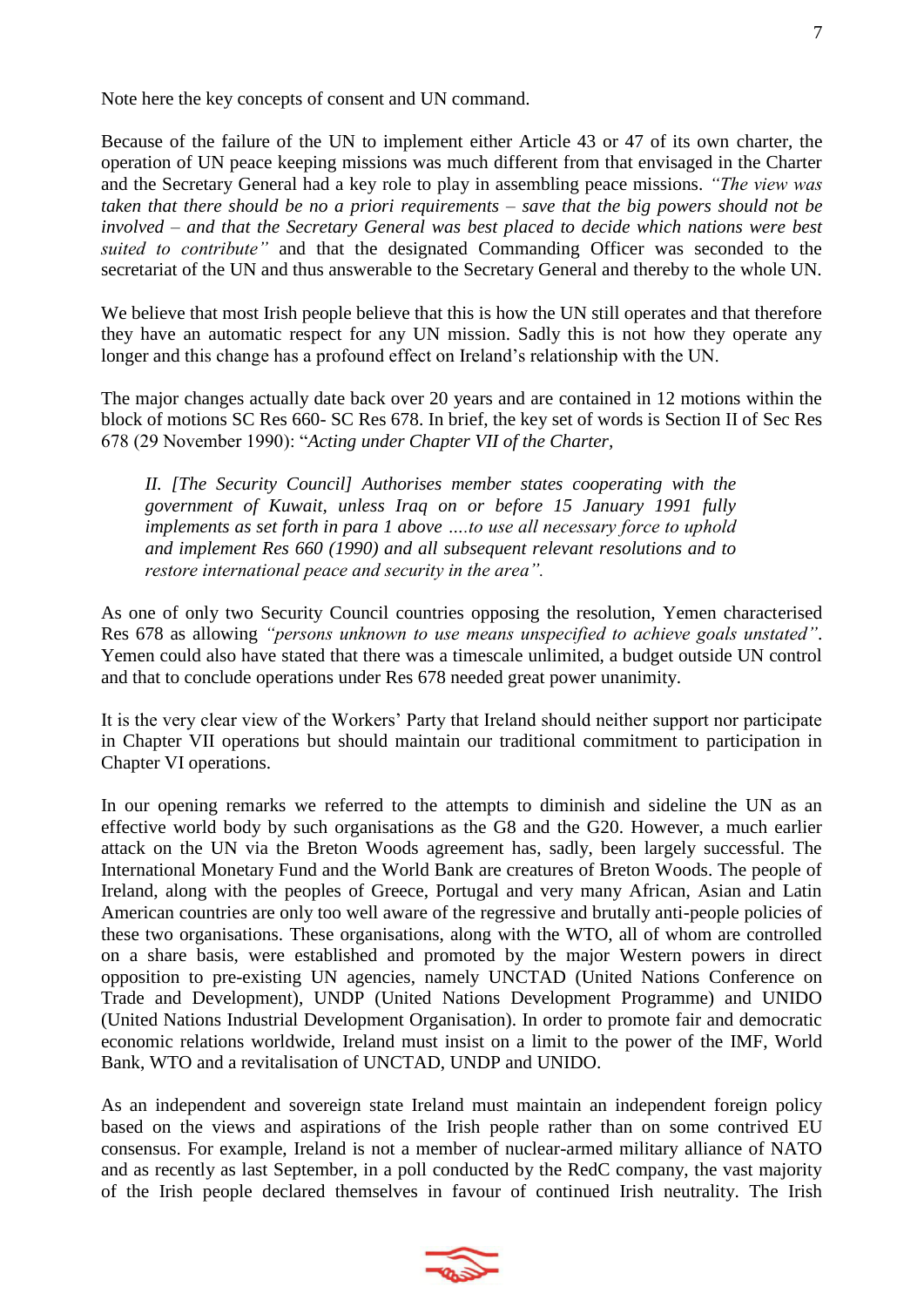government can therefore speak with authority within the UN in opposing war, invasion or occupation and in defending peoples and countries threatened by interventions and war or the threat of same. Accordingly, Ireland, at the various UN fora, must, in particular, defend the right of the Palestinian people to an independent state within the territory as defined in the 1948 UN resolution; the right of the Cuban people to decide their own destiny and form of government free from the US economic blockade and free from US state-sponsored terrorism and subversion. The Workers' Party believes that Ireland's relations with Cuba should be based on mutual respect with a commitment to a policy of open engagement without conditions, rather than attempted interference in the internal affairs of Cuba which has characterised the US/EU approach.

As part of our commitment to the UN and the UN Charter it is incumbent on Ireland not to be involved in illegal wars, proxy wars, or illegal activities. The government and the DFAT may well protest innocence at involvement in any of these actions. While it may be correct to state that this state is not directly involved in any such activity it is most certainly complicit. Shannon Airport, once Ireland's major Trans-Atlantic hub, is now largely reduced to being an aircraft carrier and transit hub for the US/NATO military machine. Since the present phase of US international adventurism began in October 2001 with the invasion of Afghanistan and was ramped up by the completely illegal Bush-Blair invasion of Iraq in 2003, Shannon Airport has been integral to US military infrastructure and logistical planning. Thousands of planes, over one millions troops, untold numbers of hand held and heavy duty weapons and other military hardware has transited through Shannon. Despite the fact the Ireland's agreement with the US (disgraceful as its very existence is) prohibits the use of Shannon for through transit of arms or armaments, not one plane has been boarded or searched by the Gardaí. Indeed the opposite is the case and those who seek to highlight this illegal activity at Shannon Airport are harassed, hounded and imprisoned by the Gardaí and the Irish courts. Furthermore, the use of Shannon Airport (verified by the Council of Europe) as a hub for Extraordinary Rendition, namely illegal kidnapping, transportation and torture, brings shame on the Irish people, leaves the Irish state liable to international sanction or private prosecution, and totally negates our commitment to the UN Charter and the myriad UN resolutions against torture and the inhuman and degrading treatment of prisoners.

- 7. Promote the abolition of the veto-holding powers of the Permanent Five members of the UN Security Council and the transformation of the General Assembly into the democratic centre of the UN.
- 8. Guarantee UN autonomy by proposing a binding international protocol amongst all UN member states guaranteeing that UN positions and UN agency positions are filled on a merit basis free from bias or political pressure; that all UN staff are free from espionage by state or state-contracted agencies; and that all UN buildings are off-limits for the espionage services of states.
- 9. Maintain Ireland's commitment to peacekeeping under Chapter VI protocols and neither support nor participate in Chapter VII operations.
- 10. Insist on the limitation of the powers of the IMF, WTO, and World Bank in favour of the revitalisation of UNCTAD, UNDP and UNIDO
- 11. Fulfil Ireland's international human rights responsibilities by investigating the past and present use of Shannon airport in illegal activities, including extraordinary rendition.

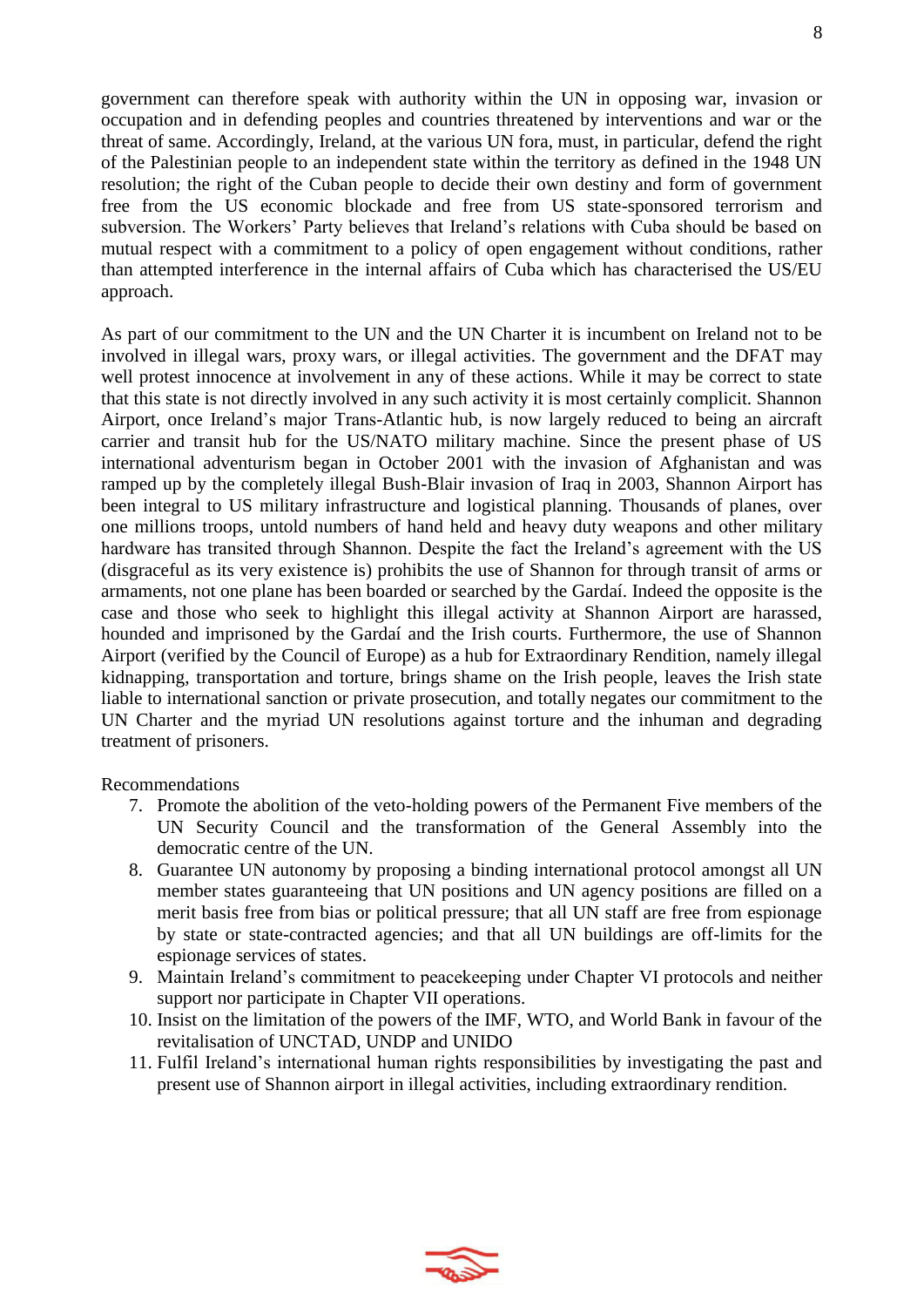As mentioned above, the Workers' Party believes that Ireland's international relations should be based on the concepts of solidarity, equality, human rights, and mutual assistance. We object strongly to agreements which increase inequality, erode workers' rights, destroy family life, and allow for the destruction of the environment. It is for these reasons that we highlight the proposed Transatlantic Trade and Investment Partnership presently being negotiated between the EU and the USA.

The stated purpose of this new agreement is to increase Trans-Atlantic trade by removing regulatory differences between the US and the EU and thus to increase both investment and employment. A figure frequently floated into the public domain by those steering this new treaty into existence is that it will increase GDP by 0.5%. However, the history and experience so far of other US-led bilateral trade deals is that they have led to no increase in GDP but a substantial decrease in jobs.

An issue of particular concern in this agreement is the inclusion of Investor-State Dispute Settlement. This mechanism operates outside the normal civil, legal and commercial court processes within the signatory states. By design, and as shown in practice elsewhere, this process bypasses national and international labour law, environmental law, and contract law. There are no corresponding rights for citizens. It supersedes national constitutions, cannot be appealed, and is even beyond the remit of international bodies like the WTO. Cabals of corporate lawyers, backed by limitless resources of transnational corporations, and with the interests of corporate profits as their sole motive, can legally ride roughshod over the interests of small farmers and suppliers, customers, workers, communities, and even entire states. This device will permit multi-national corporations to evade domestic laws and courts while simultaneously permitting them to sue sovereign states for taking measure to protect the interests of the state or its people.

We would also highlight that such a pan-Northern free trade agreement would further isolate and disadvantage all developing and emerging economies and help to solidify rather than remedy the problems of global inequality and uneven economic development.

The proposed Transatlantic Trade and Investment Partnership is fundamentally undemocratic, a clear threat to state sovereignty and is purely and simply an instrument for the benefit of the monopolies and against the interests of peoples and sovereign states. Despite the far-reaching consequences of such developments the "deal" is being prepared behind closed doors and there is no public debate. An equitable foreign policy must take steps to block this proposal immediately.

The Workers' Party favours the coordination of our resources and skills within such diverse bodies as the IDA, Udarás na Gaeltachta (if it is allowed to retain an economic development function), Fáilte Ireland and the diplomatic corps to promote trade, tourism and economic development. However, we also firmly believe that economic development cannot be bought at any price. After the death of Nelson Mandela last year there were many references to Ireland's opposition to Apartheid, to its promotion of sanctions against the then regime in South Africa, and of the heroic work and status of the many individuals like the Dunnes Strikers and the Irish Anti-Apartheid Movement. While thankfully the era of Apartheid has been swept away there are still many regimes which operate on equally barbarous and inhuman foundations.

We are particularly concerned with this state consorting with some of the most brutal theocratic dictatorships to secure private sector investment despite both national and international abuse of

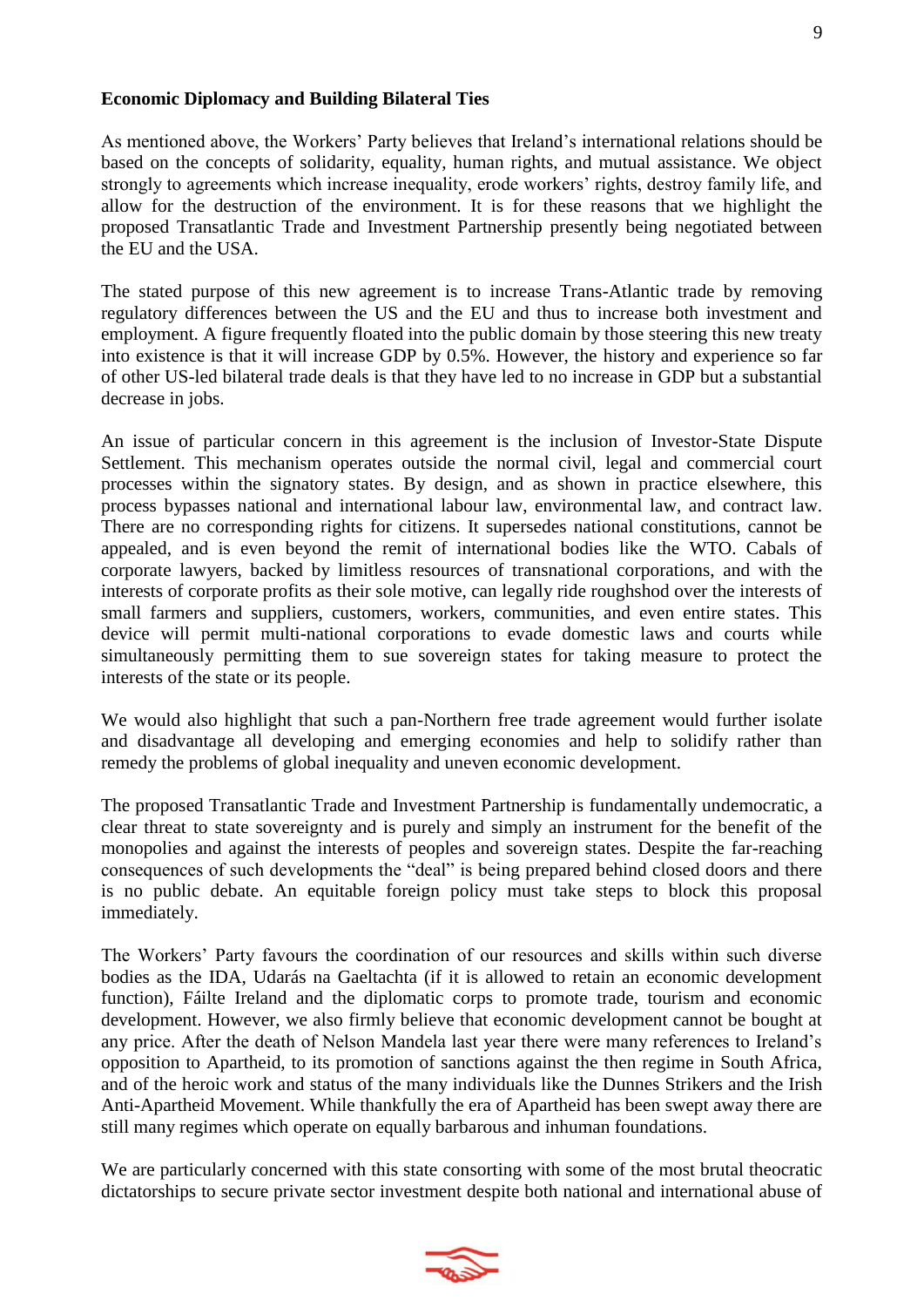human rights and violations of international law. In this regard we refer specifically to Saudi Arabia and Bahrain. For example, Saudi Arabia considers and treats women as third class citizens; treats workers from developing countries as slaves; enshrines in law, and implements bodily mutilations as part of its code of law, and foments and finances religious civil wars and reactionary armed groups throughout the entire Middle East and North African region. The regressive nature of the Bahraini regime is best portrayed by its recent decision that any medical personnel (many of whom were trained in Ireland at the RCSI) who treat civilians injured by the police and army are themselves criminalised and jailed. We firmly believe that Ireland should not invest in, or seek investment from, such regimes either now or in the future.

- 12. Place the protection and promotion of human rights at the centre of Ireland's foreign policy and external relations. All aspects of bilateral treaties should be compatible with human rights commitments.
- 13. Oppose the EU-US Transatlantic Trade and Investment Partnership and the use of Investor-State Dispute Settlement in particular.

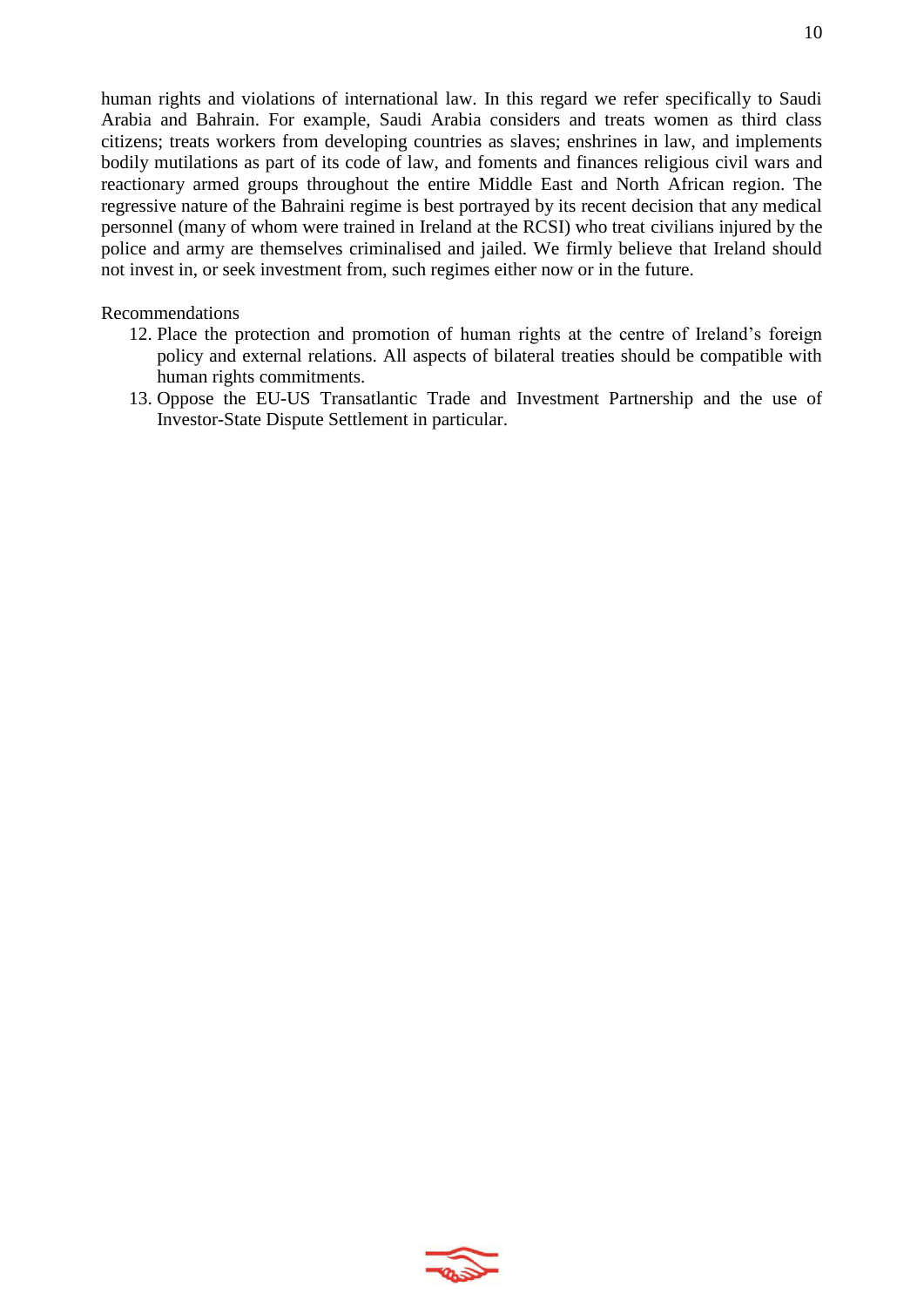# **International Development**

The Workers' Party considers the questions of international development inseparable from its position that the problems of any country cannot be solved within the context of the global capitalist system. The conditions of workers and small farmers throughout the world will remain under threat in a system where the relentless pursuit of markets and profit, the corporatisation of the world order, the subordination of national economies and natural resources to big capital, the continued indebtedness of nations and inequitable trade relations and the ever increasing expansion of US/EU/NATO military bases worldwide prevail.

We believe that sustainable development can only take place under socialism. However, in the short term and where Ireland engages in international development it is vital that development aid strengthens the infrastructure of partner states. Instead of fortifying a shadow infrastructure based on charity and dependence and reliant on constant international control, Ireland's international development should aim to support and expand the education, health and taxation systems of partner countries. It is only in this manner that sustainability will be ensured.

The vision set out in *One World, One Future: Ireland's Policy for International Development* (2013) is of a "sustainable and just world, where people are empowered to overcome poverty and hunger and fully realise their rights and potential". *One World, One Future* maintains the importance of "our solidarity with the poorest nations in the world at a time of economic hardship at home". It establishes an approach based on the values of sustainability, effectiveness and results, equality, human rights, accountability, and partnership, and recognises that "no other organisation has the same global impact or the political, moral and legal authority to act" as the United Nations.

However, the positive vision set forth in *One World, One Future* is significantly undermined by the reality of Ireland's foreign policy and bilateral commitments and its participation in the European Union. This is strikingly visible in the advocacy, as an EU member, of the WTO rules-based system for development, which is strongly biased against developing countries in both its forms and function. Allowing the privitisation of seed supply, the primacy of intellectual property rights over primary production, or land and resource grabs by international companies does not demonstrate solidarity with developing countries.

Ireland's domestic laws also damage development. Action Aid has reported Ireland's central place in siphoning tax revenue from developing counties. *Sweet Nothings: the human cost of a British sugar giant avoiding taxes in southern Africa* (2013) describes how Associated British Foods, through their Zambian subsidiary Zambia Sugar Plc, reroutes profits and loans through Ireland so as to avoid taxation in Zambia. This is completely "legal" though requires an Irish sister company whose own accounts show no employees in Ireland and a 1971 tax treaty which denies Zambia the right to tax any of the outflows of cross-border income normally subject to withholding tax.

Ireland cannot continue to maintain a self-congratulatory attitude towards its international development policy while simultaneously advocating and implementing a foreign policy and taxation system which disempowers developing countries.

Recommendations:

14. Assess the possible negative effects of the tax regime and bilateral tax treaties on developing countries and change them accordingly

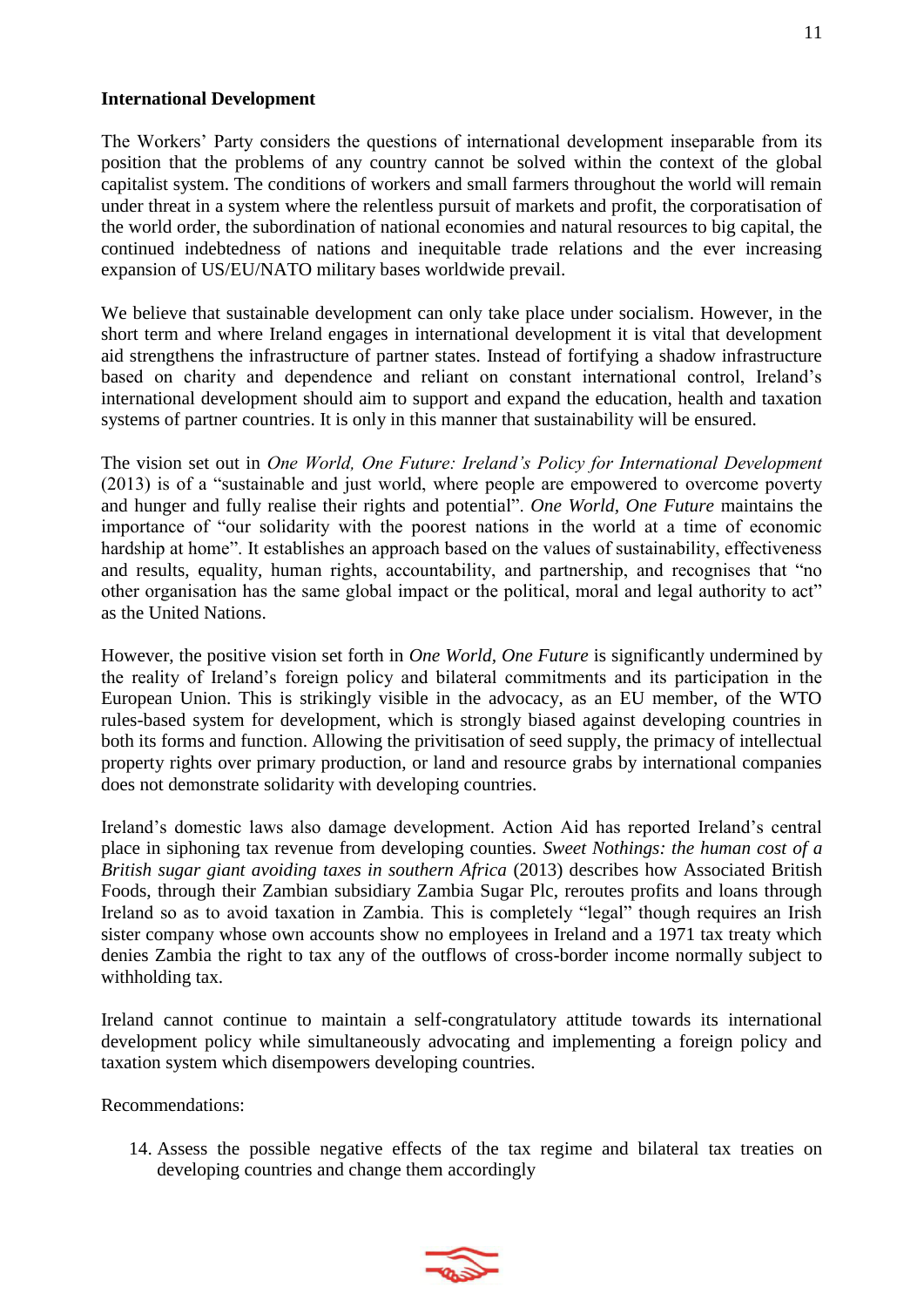- 15. Actively monitor companies operating through Ireland without a large physical presence and require multinationals headquartered in Ireland to disclose all international relatedparty transactions producing a significant tax advantage and exchange this information with relevant countries
- 16. Insert anti-avoidance clauses in bilateral tax treaties so as to protect against artificial transactions.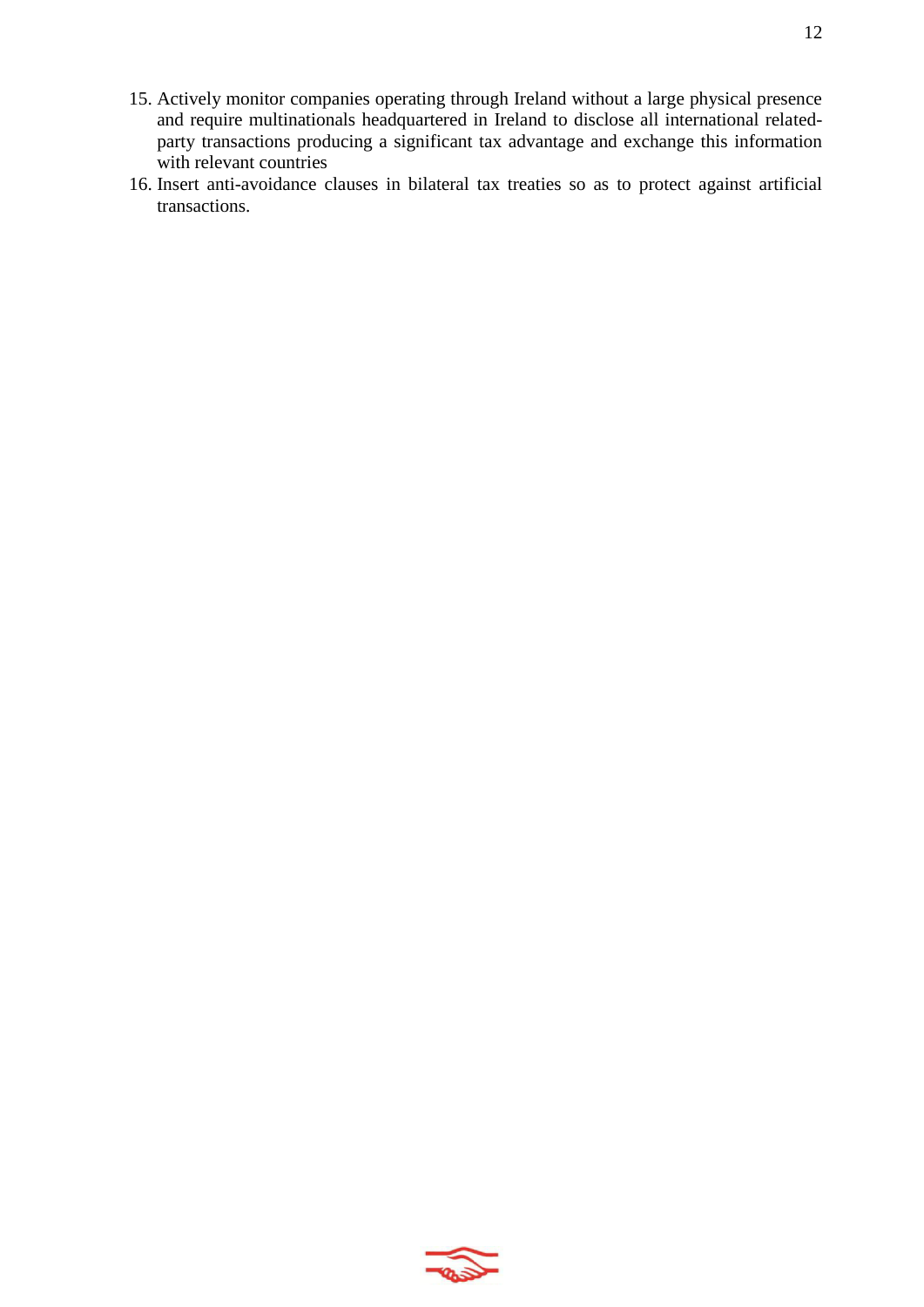# **Northern Ireland**

The Workers' Party has long stated that lasting peace and reconciliation cannot be achieved without facing the problems of sectarianism and segregation.

There can be little surprise at the persistence of sectarianism in Northern Ireland when the political institutions are themselves part of the architecture of sectarian division and segregation. Change must begin at that level. The full promise of the Good Friday (Belfast) Agreement has not been realised; one of the major failings has been the refusal to move beyond the narrow and dangerous confines of unionism and nationalism. The myth that a society can be developed based on the notion of "separate but equal" can no longer be perpetuated if we are to work seriously towards an integrated society. Sectarianism, segregation, and ghettoisation must be rejected in favour of a genuinely integrated society.

The Good Friday (Belfast) Agreement acknowledged that a Bill of Rights should form part of a lasting settlement. The Workers' Party believes that the purpose of a Bill of Rights is to establish and guarantee the relationship between citizens and the state. We believe that a Bill of Rights must form the cornerstone of democracy as the guarantor of the civil liberties and of the political rights of all political parties, groups and individuals prepared to work through the democratic process.

A reinstated Civic Forum could be used, alongside a Bill of Rights, to address the disconnect between citizens and political institutions. Provision for a Civic Forum as a consultative body is contained in Strand One of the Good Friday (Belfast) Agreement and the Northern Ireland Act 1998. It would provide a voice for an input to public life for civic society. Issues of identity, culture and the past would benefit from being discussed in a forum and in a way which was different to protagonists facing each other across a room.

- 17. Oppose the continued utilisation sectarianism as a basis for political structures and community relations.
- 18. Promote a Bill of Rights for Northern Ireland. Such a Bill must enshrine fundamental principles constituting a clear statement about the nature and operation of political institutions in Northern Ireland, providing a positive statement of the rights which each citizen can expect and demand of the state, and provide the means whereby those rights will be protected and enforced if they are infringed.
- 19. Promote the Civic Forum.

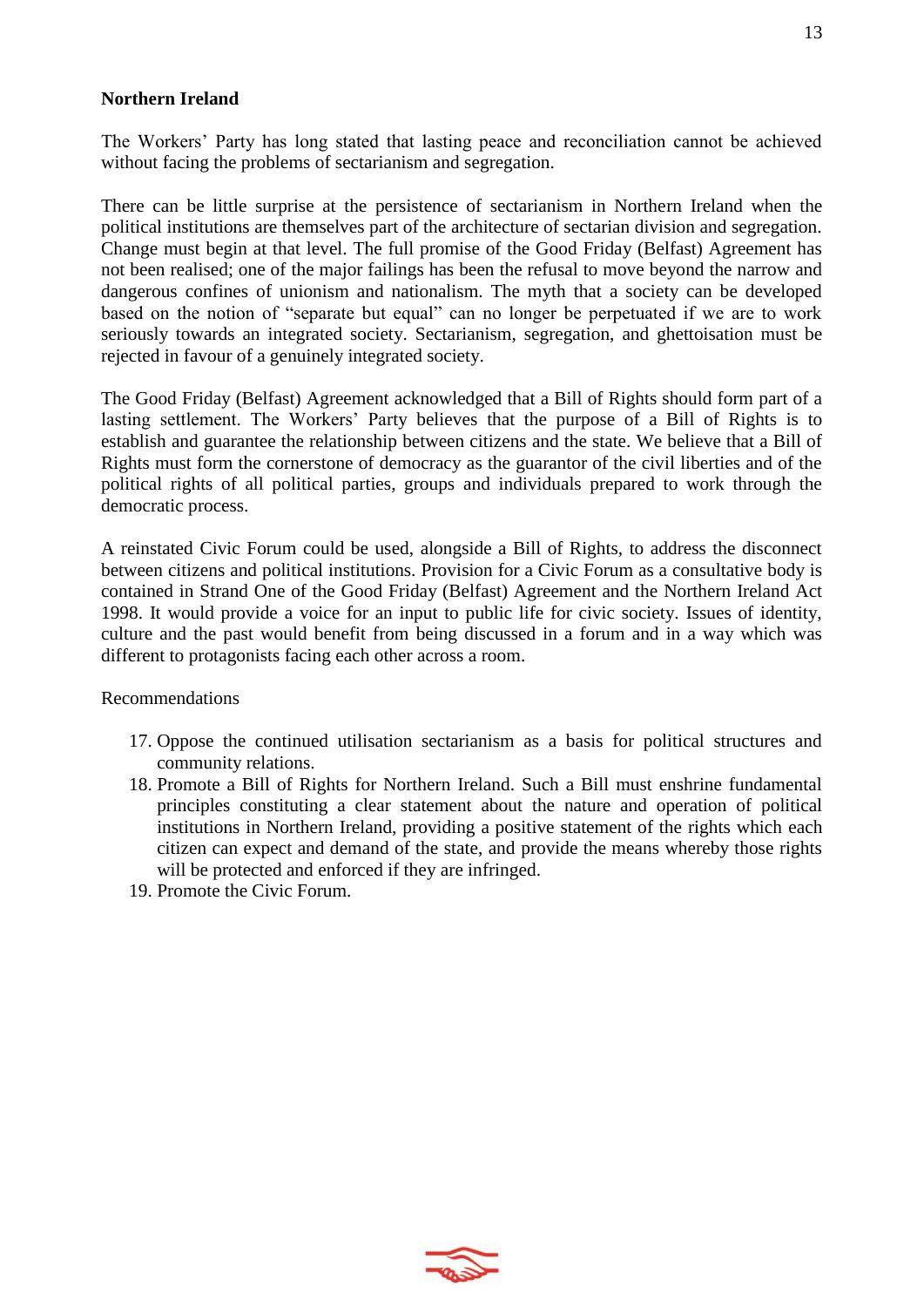# **Diaspora Engagement**

Ireland's engagement with the diaspora has been detached and opportunistic.

Emigration has been treated as a method of diluting Irish social problems, particularly unemployment and inequality. Faced with unemployment, social welfare cuts and limited prospects for the future, it is unsurprising that so many "choose" to emigrate. Although a choice based on a lack of options is not a choice at all, referring to recent emigrants as having made a "lifestyle choice" is symptomatic of an attitude whereby emigrants are deride or ignored unless something can be gained from them.

Despite the existence of frameworks for "the most senior Irish and Irish-connected individuals overseas" (consultation document, p. 10), there is little recognition of the interest that ordinary people from Ireland have in their country of origin and in its future. They are given few platforms for discussing their reasons for leaving, their opinions on how the country is run, or their hopes (or otherwise) of returning. In truth, there has been scant interest in the realities of emigration or even whether the "Irish abroad" consider themselves members of an "Irish diaspora".

It is important not merely to recognise that "our people abroad have made a remarkable contribution to this country's development" but that those who leave do not automatically lose their connection to the country or their interest in its future the moment that they leave.

### Recommendations

20. Investigate granting voting rights to the Irish abroad, paying regard to international practice as well as prior residency, an expectation to return, and setting a time limit.